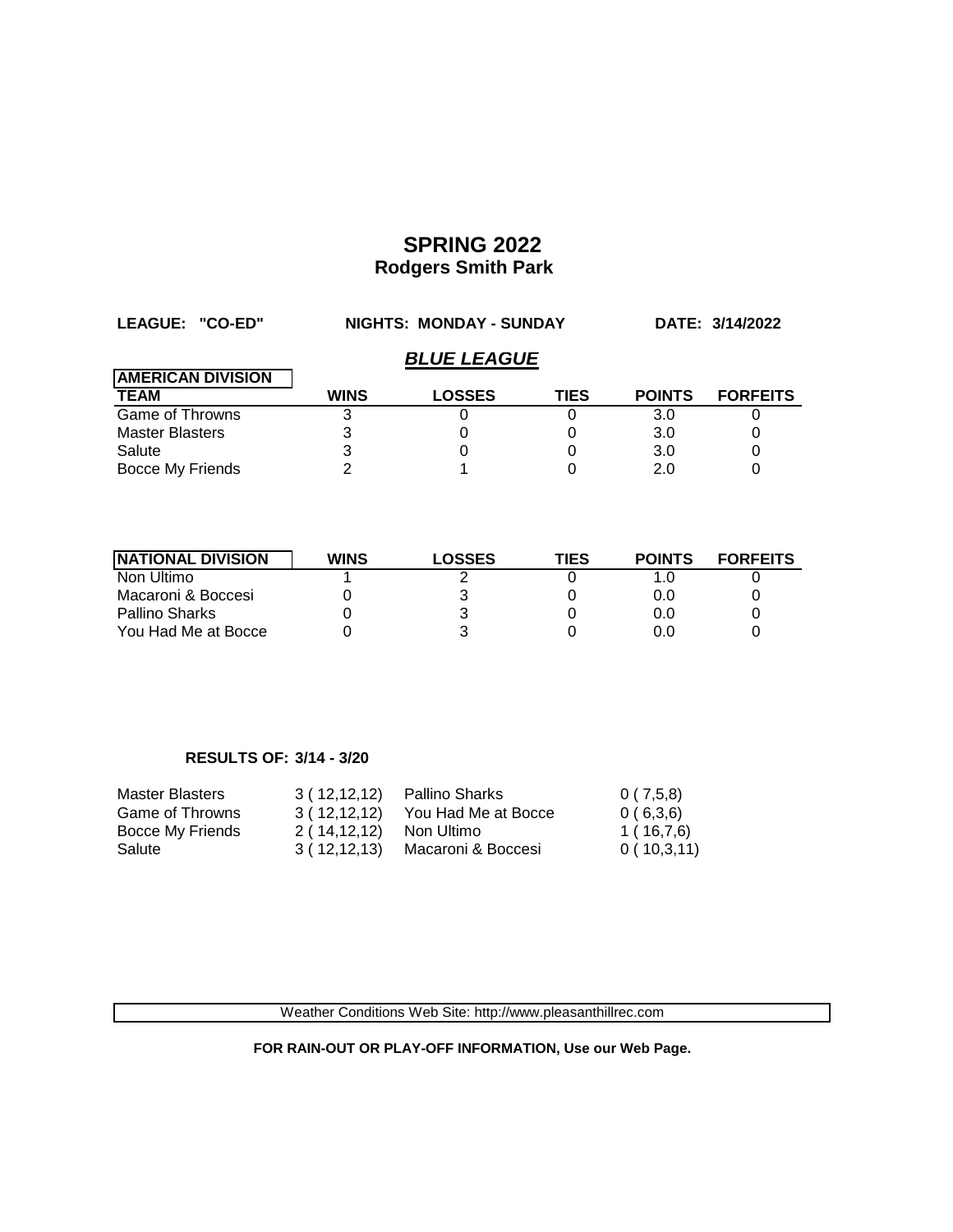| LEAGUE: "CO-ED"          | <b>NIGHTS: MONDAY - SUNDAY</b> |               |             | DATE: 3/21/2022 |                 |  |  |  |
|--------------------------|--------------------------------|---------------|-------------|-----------------|-----------------|--|--|--|
|                          | <b>BLUE LEAGUE</b>             |               |             |                 |                 |  |  |  |
| <b>AMERICAN DIVISION</b> |                                |               |             |                 |                 |  |  |  |
| <b>TEAM</b>              | <b>WINS</b>                    | <b>LOSSES</b> | <b>TIES</b> | <b>POINTS</b>   | <b>FORFEITS</b> |  |  |  |
| <b>Master Blasters</b>   | b                              |               |             | 5.0             |                 |  |  |  |
| Bocce My Friends         |                                |               |             | 5.0             |                 |  |  |  |
| Salute                   |                                |               |             | 4.0             |                 |  |  |  |
| <b>Game of Throwns</b>   |                                |               |             | 3.0             |                 |  |  |  |

| <b>INATIONAL DIVISION</b> | <b>WINS</b> | <b>LOSSES</b> | TIES | <b>POINTS</b> | <b>FORFEITS</b> |
|---------------------------|-------------|---------------|------|---------------|-----------------|
| Non Ultimo                |             |               |      |               |                 |
| Macaroni & Boccesi        |             | Δ             |      | 2.0           |                 |
| You Had Me at Bocce       |             | Δ             |      | 2.0           |                 |
| Pallino Sharks            |             | :5            |      | 1.0           |                 |

### **RESULTS OF: 3/21 - 3/27**

| You Had me at Bocce    | 2(12,1,13)  | Non Ultimo      | 1(6,12,11) |
|------------------------|-------------|-----------------|------------|
| Macaroni & Boccesi     | 2(12,0,12)  | Pallino Sharks  | 1(5, 12.5) |
| Bocce My Friends       | 3(12,12,12) | Game of Throwns | 0(10,0.7)  |
| <b>Master Blasters</b> | 2(6,12,12)  | Salute          | 1(12,1,8)  |

Weather Conditions Web Site: http://www.pleasanthillrec.com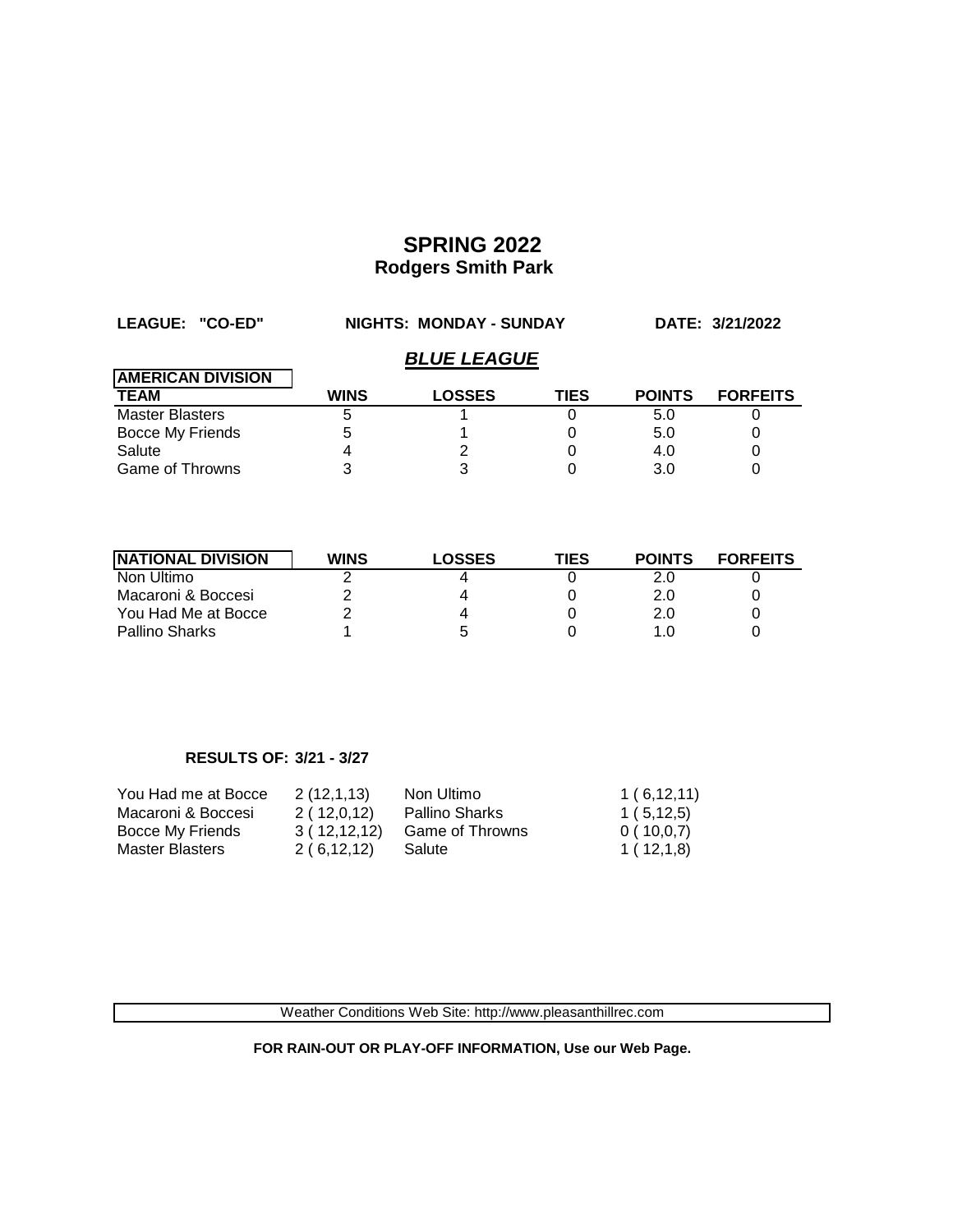| LEAGUE: "CO-ED"          | <b>NIGHTS: MONDAY - SUNDAY</b> |               |             | DATE: 3/28/2022 |                 |  |  |
|--------------------------|--------------------------------|---------------|-------------|-----------------|-----------------|--|--|
|                          | <b>BLUE LEAGUE</b>             |               |             |                 |                 |  |  |
| <b>AMERICAN DIVISION</b> |                                |               |             |                 |                 |  |  |
| <b>TEAM</b>              | <b>WINS</b>                    | <b>LOSSES</b> | <b>TIES</b> | <b>POINTS</b>   | <b>FORFEITS</b> |  |  |
| <b>Bocce My Friends</b>  |                                |               |             | 7.0             |                 |  |  |
| <b>Master Blasters</b>   |                                |               |             | 5.0             |                 |  |  |
| Salute                   |                                |               |             | 4.0             |                 |  |  |
| <b>Game of Throwns</b>   |                                |               |             | 3.0             |                 |  |  |

| <b>INATIONAL DIVISION</b> | WINS | <b>LOSSES</b> | TIES | <b>POINTS</b> | <b>FORFEITS</b> |
|---------------------------|------|---------------|------|---------------|-----------------|
| Non Ultimo                |      | 4             |      |               |                 |
| Macaroni & Boccesi        |      | 4             |      | 2.0           |                 |
| You Had Me at Bocce       |      | 4             |      | 2.0           |                 |
| Pallino Sharks            |      |               |      | 2.0           |                 |

#### **RESULTS OF: 3/28 - 4/3**

Bocce My Friends 2 ( 12,12,10) Pallino Sharks 1 ( 4,5,12)

Weather Conditions Web Site: http://www.pleasanthillrec.com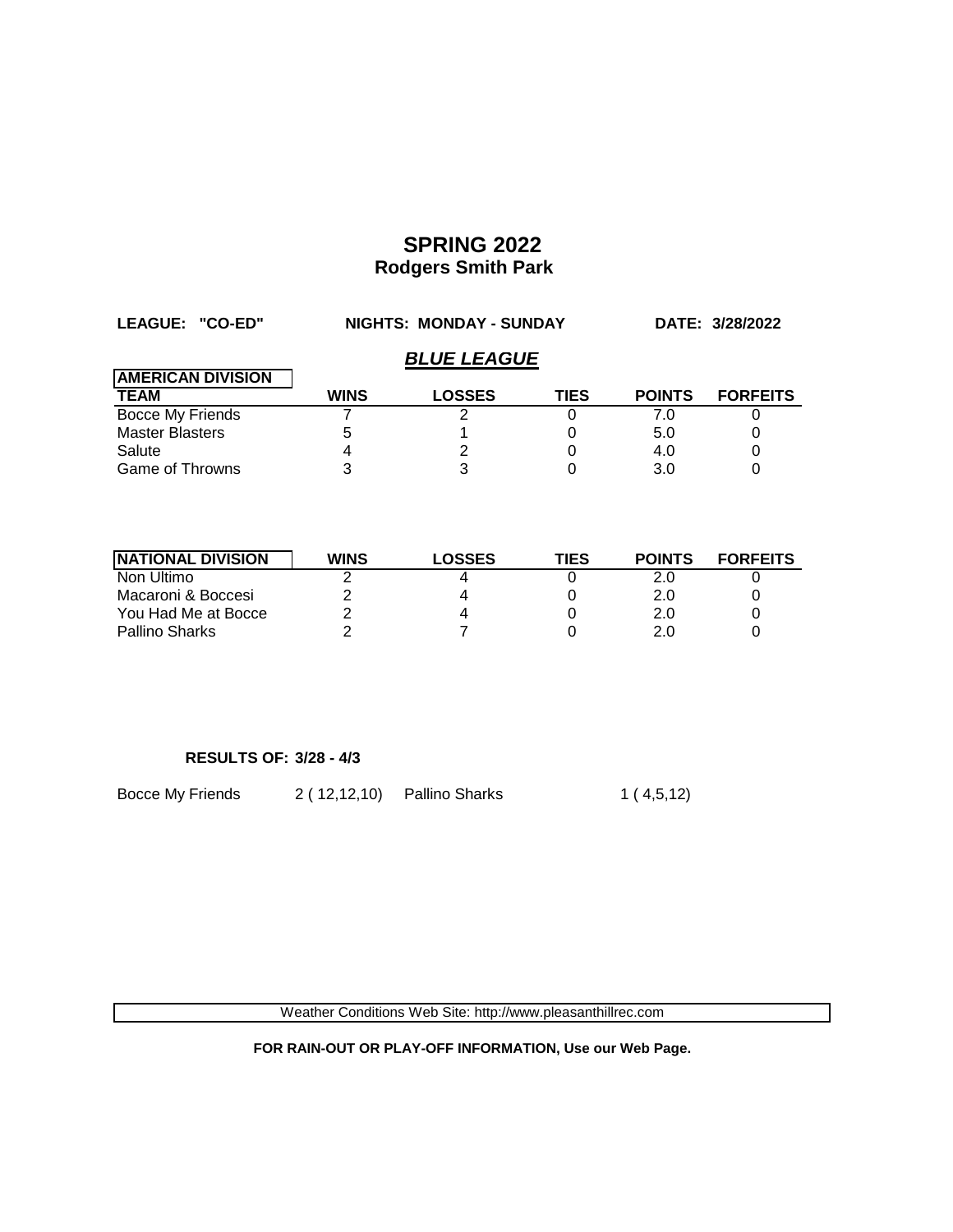| LEAGUE: "CO-ED"          | NIGHTS: MONDAY - SUNDAY |                    |             |               | DATE: 4/4/2022  |
|--------------------------|-------------------------|--------------------|-------------|---------------|-----------------|
|                          |                         | <b>BLUE LEAGUE</b> |             |               |                 |
| <b>AMERICAN DIVISION</b> |                         |                    |             |               |                 |
| <b>TEAM</b>              | <b>WINS</b>             | <b>LOSSES</b>      | <b>TIES</b> | <b>POINTS</b> | <b>FORFEITS</b> |
| <b>Master Blasters</b>   |                         |                    |             | 8.0           |                 |
| <b>Bocce My Friends</b>  |                         | 2                  |             | 7.0           |                 |
| Salute                   |                         | 5                  |             | 4.0           |                 |
| Game of Throwns          |                         |                    |             | 3.0           |                 |

| <b>NATIONAL DIVISION</b> | <b>WINS</b> | <b>LOSSES</b> | TIES | <b>POINTS</b> | <b>FORFEITS</b> |
|--------------------------|-------------|---------------|------|---------------|-----------------|
| Macaroni & Boccesi       |             |               |      | 5.0           |                 |
| Pallino Sharks           |             |               |      | 5.0           |                 |
| Non Ultimo               |             |               |      | 2.0           |                 |
| You Had Me at Bocce      |             |               |      | 2.0           |                 |

#### **RESULTS OF: 4/4 - 4/10**

| <b>Pallino Sharks</b> | 3(12,12,12)              | You Had Me at Bocce | 0(2,5,7)  |
|-----------------------|--------------------------|---------------------|-----------|
| Master Blasters       | 3 ( 12,12,12) Salute     |                     | 0(5,6,3)  |
| Macaroni & Boccesi    | 3 ( 12,12,13) Non Ultimo |                     | 0(9,7,11) |

Weather Conditions Web Site: http://www.pleasanthillrec.com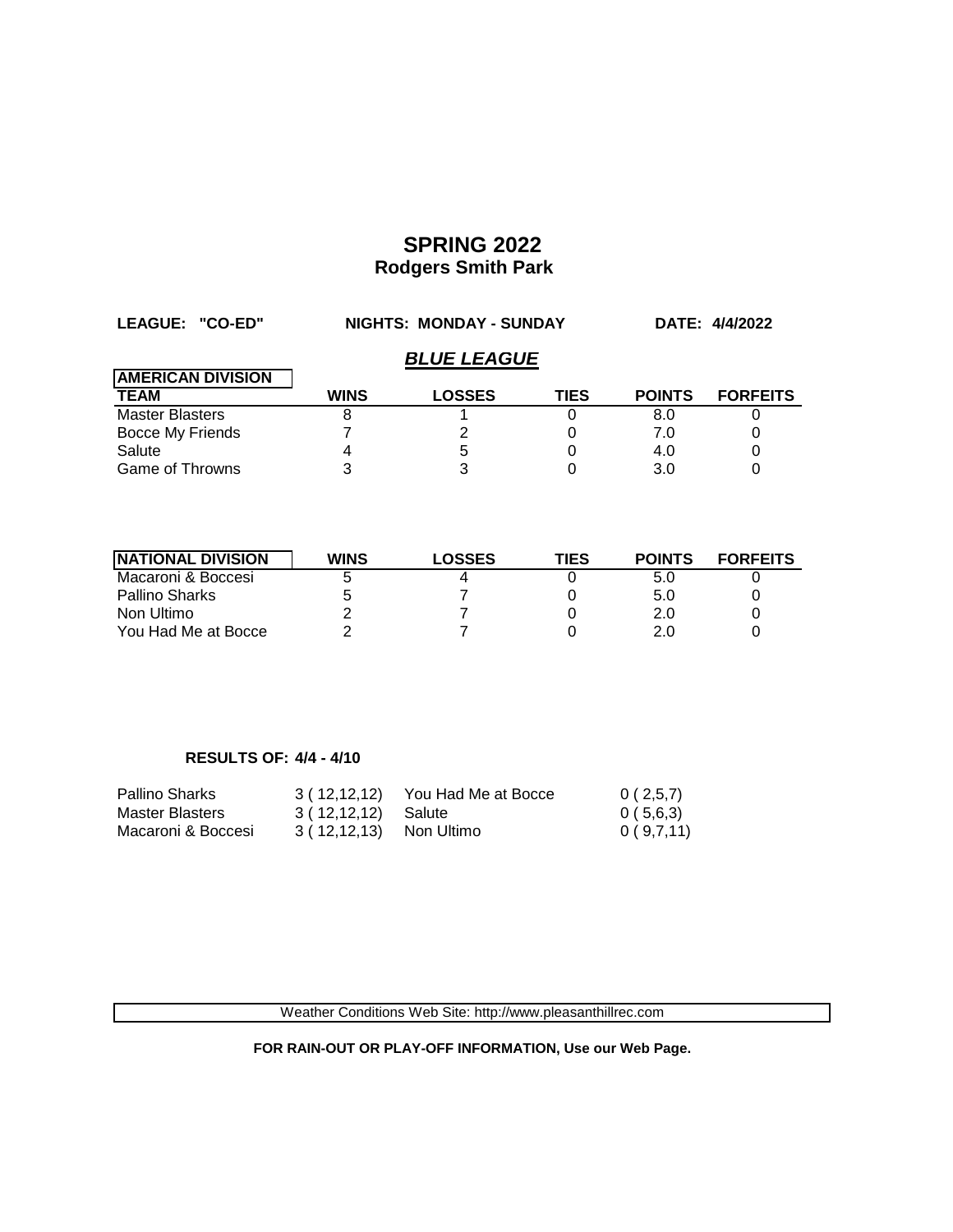| LEAGUE: "CO-ED"          | <b>NIGHTS: MONDAY - SUNDAY</b> |                    |      | DATE: 4/11/2022 |                 |
|--------------------------|--------------------------------|--------------------|------|-----------------|-----------------|
|                          |                                | <b>BLUE LEAGUE</b> |      |                 |                 |
| <b>AMERICAN DIVISION</b> |                                |                    |      |                 |                 |
| <b>TEAM</b>              | <b>WINS</b>                    | <b>LOSSES</b>      | TIES | <b>POINTS</b>   | <b>FORFEITS</b> |
| <b>Master Blasters</b>   |                                |                    |      | 8.0             |                 |
| Bocce My Friends         |                                | 2                  |      | 7.0             |                 |
| Salute                   |                                | 6                  |      | 5.5             |                 |
| <b>Game of Throwns</b>   |                                |                    |      | 4.5             |                 |

| <b>INATIONAL DIVISION</b> | <b>WINS</b> | <b>LOSSES</b> | TIES | <b>POINTS</b> | <b>FORFEITS</b> |
|---------------------------|-------------|---------------|------|---------------|-----------------|
| Macaroni & Boccesi        |             | G             |      |               |                 |
| <b>Pallino Sharks</b>     |             |               |      | 6.0           |                 |
| Non Ultimo                |             |               |      | 4.0           |                 |
| You Had Me at Bocce       |             |               |      | 3.0           |                 |

### **RESULTS OF: 4/11 - 4/17**

| Game of Throwns    | 1(9,12,12)   | Salute              | 1(12,9,12)  |
|--------------------|--------------|---------------------|-------------|
| Macaroni & Boccesi | 2 ( 12,12,8) | You Had Me at Bocce | 1 ( 3,4,12) |
| Non Ultimo         | 2(12,11,6)   | Pallino Sharks      | 1(6,13,1)   |

Weather Conditions Web Site: http://www.pleasanthillrec.com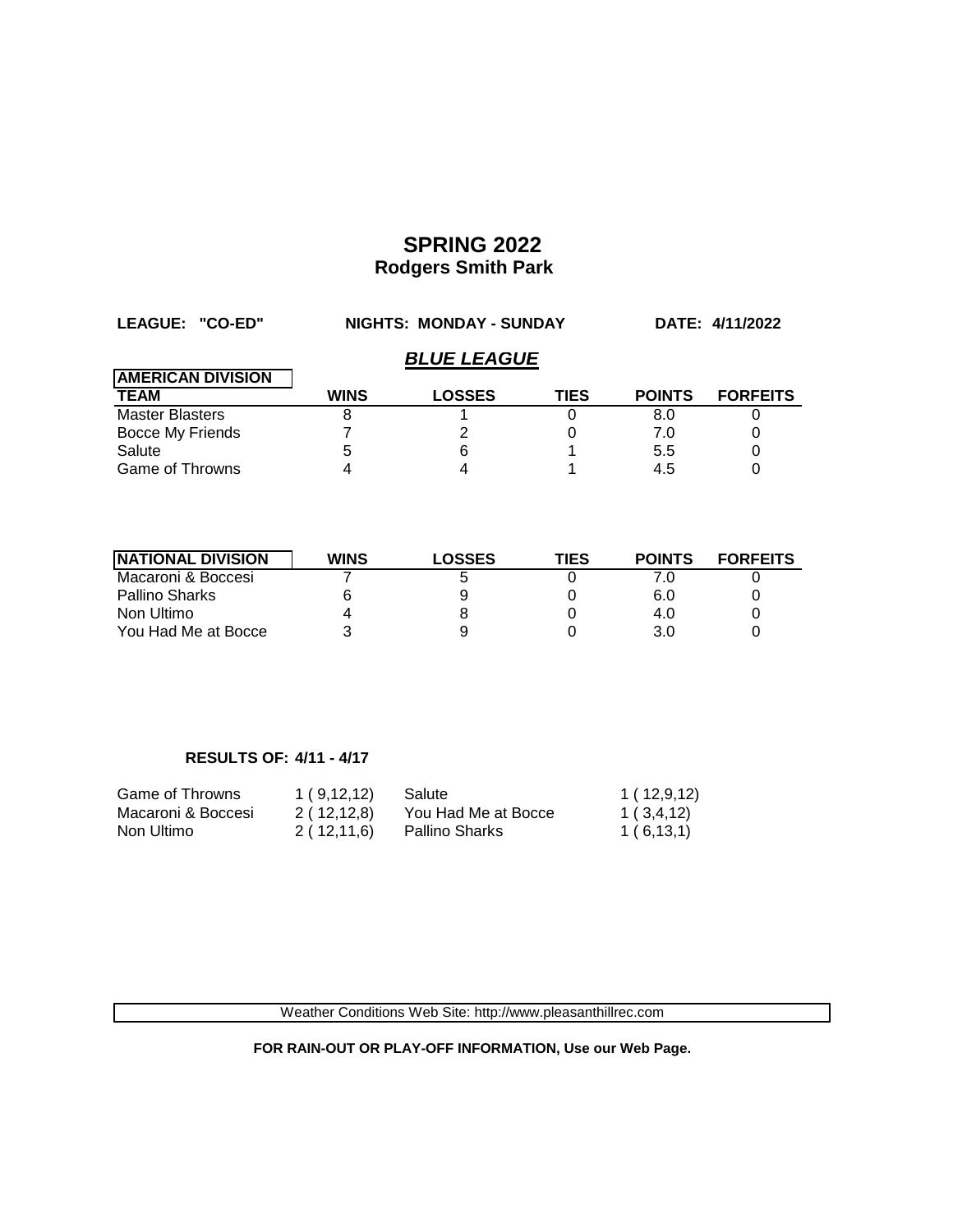| LEAGUE: "CO-ED"          | <b>NIGHTS: MONDAY - SUNDAY</b> |                    |             | DATE: 4/18/2022 |                 |
|--------------------------|--------------------------------|--------------------|-------------|-----------------|-----------------|
|                          |                                | <b>BLUE LEAGUE</b> |             |                 |                 |
| <b>AMERICAN DIVISION</b> |                                |                    |             |                 |                 |
| <b>TEAM</b>              | <b>WINS</b>                    | <b>LOSSES</b>      | <b>TIES</b> | <b>POINTS</b>   | <b>FORFEITS</b> |
| Bocce My Friends         | 10                             |                    |             | 10.0            |                 |
| <b>Master Blasters</b>   |                                |                    |             | 8.0             |                 |
| Salute                   | 5                              | 6                  |             | 5.5             | 0               |
| <b>Game of Throwns</b>   |                                |                    |             | 4.5             |                 |

| <b>INATIONAL DIVISION</b> | <b>WINS</b> | <b>LOSSES</b> | <b>TIES</b> | <b>POINTS</b> | <b>FORFEITS</b> |
|---------------------------|-------------|---------------|-------------|---------------|-----------------|
| Macaroni & Boccesi        |             |               |             | 8.0           |                 |
| Pallino Sharks            |             | 10            |             | 8.0           |                 |
| Non Ultimo                |             | 9             |             | 6.0           |                 |
| You Had Me at Bocce       |             |               |             | 4.0           |                 |

### **RESULTS OF: 4/18 - 4/24**

| Non Ultimo       | 2(4,12,12)   | You Had Me at Bocce | 1(12,2,7)  |
|------------------|--------------|---------------------|------------|
| Bocce My Friends | 3(12,12,12)  | Game of Throwns     | 0(10,2,4)  |
| Pallino Sharks   | 2 ( 7,12,13) | Macaroni & Boccesi  | 1(12,3,11) |

Weather Conditions Web Site: http://www.pleasanthillrec.com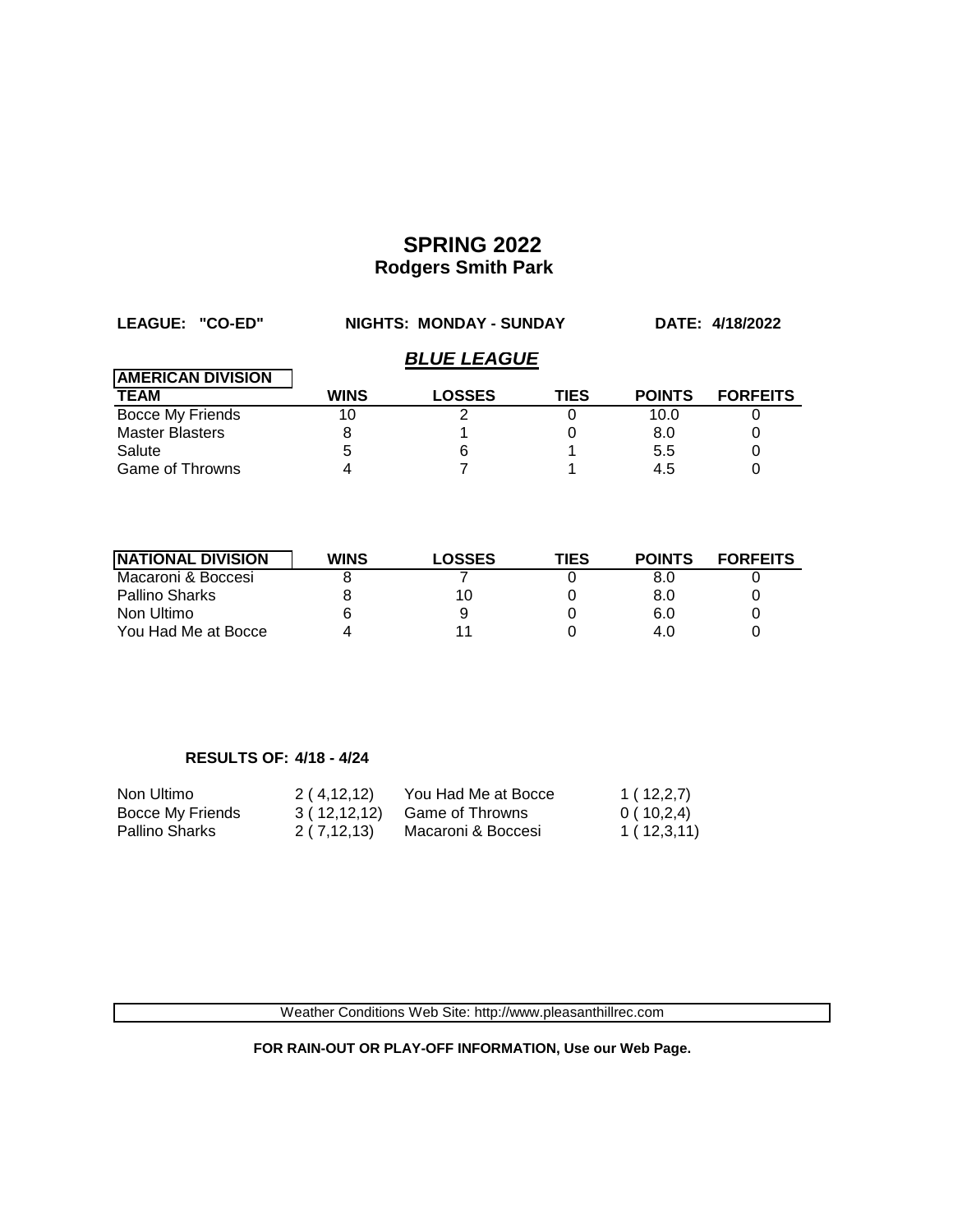| LEAGUE: "CO-ED"          | <b>NIGHTS: MONDAY - SUNDAY</b> |                    |             | DATE: 4/25/2022 |                 |
|--------------------------|--------------------------------|--------------------|-------------|-----------------|-----------------|
|                          |                                | <b>BLUE LEAGUE</b> |             |                 |                 |
| <b>AMERICAN DIVISION</b> |                                |                    |             |                 |                 |
| <b>TEAM</b>              | <b>WINS</b>                    | <b>LOSSES</b>      | <b>TIES</b> | <b>POINTS</b>   | <b>FORFEITS</b> |
| Bocce My Friends         |                                |                    |             | 11.0            |                 |
| <b>Master Blasters</b>   | 10                             |                    |             | 10.0            |                 |
| Salute                   |                                |                    |             | 6.5             | 0               |
| <b>Game of Throwns</b>   |                                |                    |             | 6.5             |                 |

| <b>INATIONAL DIVISION</b> | <b>WINS</b> | <b>LOSSES</b> | TIES | <b>POINTS</b> | <b>FORFEITS</b> |
|---------------------------|-------------|---------------|------|---------------|-----------------|
| <b>Pallino Sharks</b>     |             |               |      | 10.0          |                 |
| Macaroni & Boccesi        |             | 9             |      | 9.0           |                 |
| Non Ultimo                |             | 11            |      | 7.0           |                 |
| You Had Me at Bocce       |             | ィク            |      | 6.0           |                 |

### **RESULTS OF: 4/25 - 5/1**

| Game of Throwns        | 2(12,8,12)   | Non Ultimo         | 1(7,12,6) |
|------------------------|--------------|--------------------|-----------|
| <b>Master Blasters</b> | 2(12,12,10)  | Macaroni & Boccesi | 1(6,6,12) |
| <b>Pallino Sharks</b>  | 2 ( 7,12,12) | Salute             | 1(12,4,7) |
| You Had Me at Bocce    | 2(12,12,4)   | Bocce My Friends   | 1(7,6,12) |

Weather Conditions Web Site: http://www.pleasanthillrec.com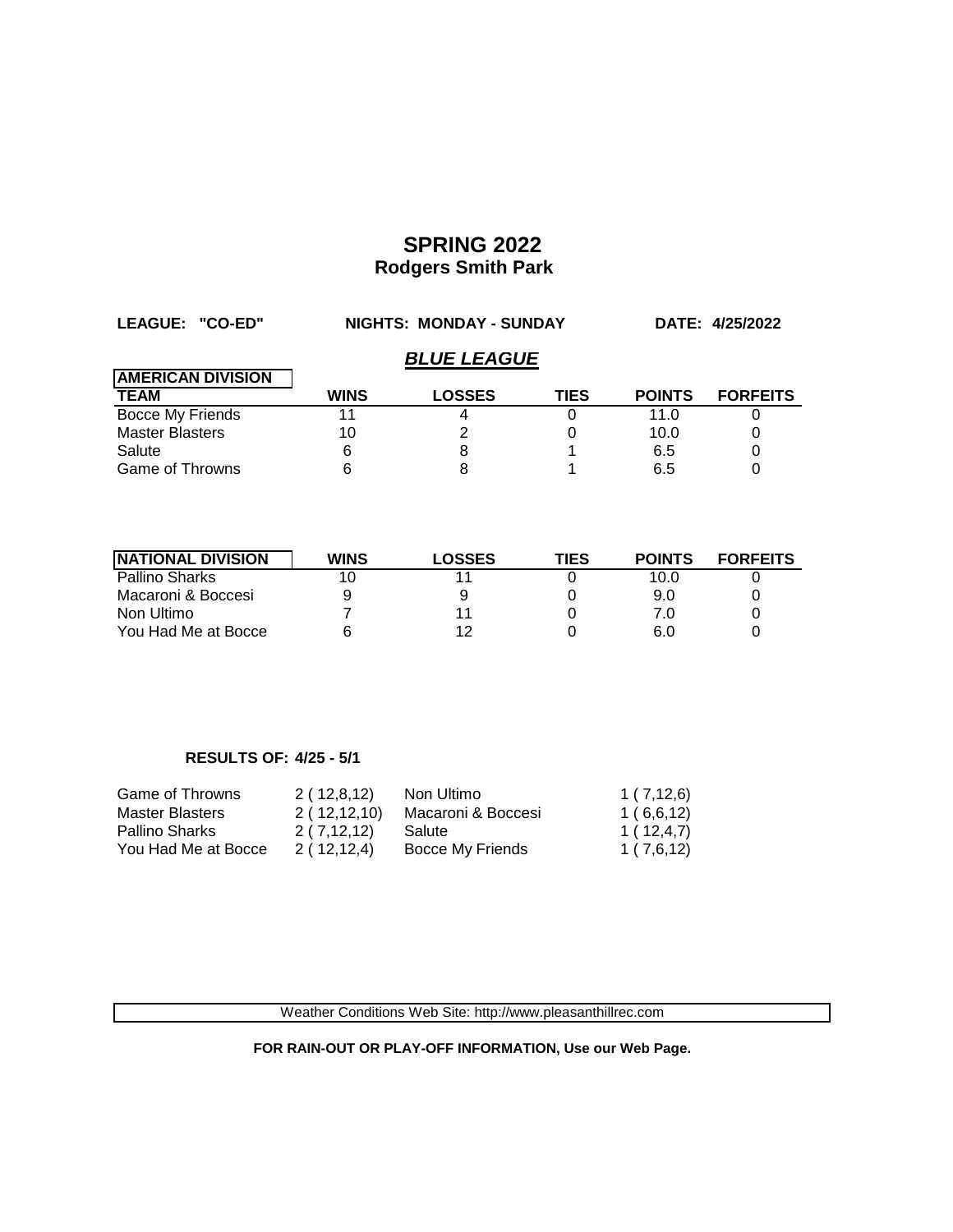| LEAGUE: "CO-ED"          | NIGHTS: MONDAY - SUNDAY |               |             |               | DATE: 5/2/2022  |  |  |
|--------------------------|-------------------------|---------------|-------------|---------------|-----------------|--|--|
|                          | <b>BLUE LEAGUE</b>      |               |             |               |                 |  |  |
| <b>AMERICAN DIVISION</b> |                         |               |             |               |                 |  |  |
| <b>TEAM</b>              | <b>WINS</b>             | <b>LOSSES</b> | <b>TIES</b> | <b>POINTS</b> | <b>FORFEITS</b> |  |  |
| <b>Bocce My Friends</b>  | 12                      | 6             |             | 12.0          |                 |  |  |
| <b>Master Blasters</b>   | 11                      |               |             | 11.0          |                 |  |  |
| Salute                   | 8                       | 9             |             | 8.5           |                 |  |  |
| Game of Throwns          |                         |               |             | 7.5           |                 |  |  |

| <b>INATIONAL DIVISION</b> | <b>WINS</b> | <b>LOSSES</b> | TIES | <b>POINTS</b> | <b>FORFEITS</b> |
|---------------------------|-------------|---------------|------|---------------|-----------------|
| <b>Pallino Sharks</b>     |             | 13            |      | 11.0          |                 |
| Macaroni & Boccesi        | 11          | 10            |      | 11.0          |                 |
| Non Ultimo                |             | 12            |      | 9.0           |                 |
| You Had Me at Bocce       |             | 13            |      | 8.0           |                 |

#### **RESULTS OF: 5/2 - 5/8**

| Macaroni & Boccesi  | 2(12,12,3)   | Bocce My Friends       | 1(8,6,12)  |
|---------------------|--------------|------------------------|------------|
| Non Ultimo          | 2(1,12,12)   | Pallino Sharks         | 1(12,9,7)  |
| You Had Me at Bocce | 2(1,12,12)   | <b>Master Blasters</b> | 1(12,10,9) |
| Salute              | 2 ( 12,12,6) | Game of Throwns        | 1(8,5,12)  |

Weather Conditions Web Site: http://www.pleasanthillrec.com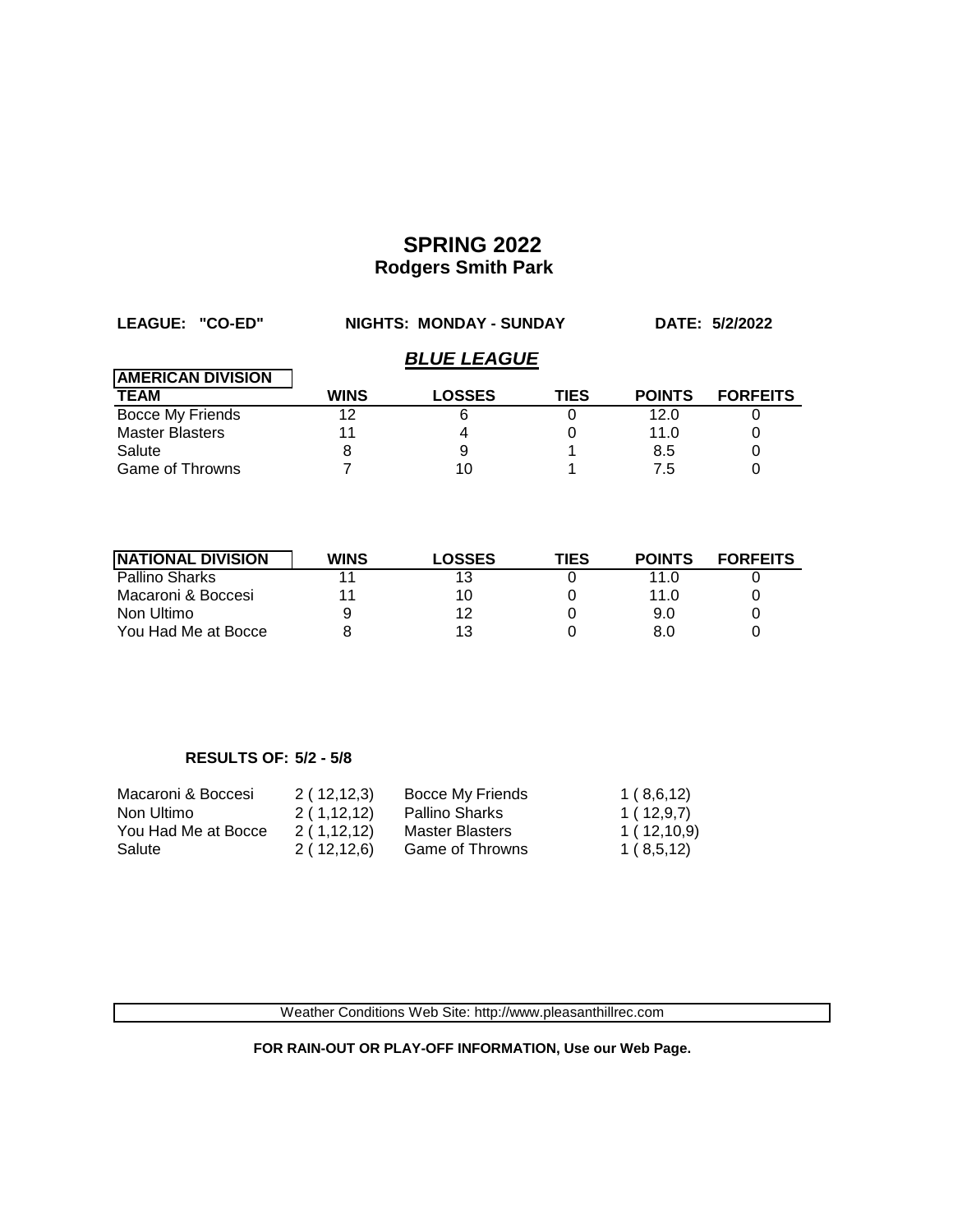| LEAGUE: "CO-ED"          | NIGHTS: MONDAY - SUNDAY |               |             |               | DATE: 5/9/2022  |  |  |
|--------------------------|-------------------------|---------------|-------------|---------------|-----------------|--|--|
|                          | <b>BLUE LEAGUE</b>      |               |             |               |                 |  |  |
| <b>AMERICAN DIVISION</b> |                         |               |             |               |                 |  |  |
| <b>TEAM</b>              | <b>WINS</b>             | <b>LOSSES</b> | <b>TIES</b> | <b>POINTS</b> | <b>FORFEITS</b> |  |  |
| Bocce My Friends         | 16                      |               |             | 16.0          |                 |  |  |
| <b>Master Blasters</b>   | 12                      | 6             |             | 12.0          |                 |  |  |
| Salute                   |                         | 9             |             | 8.5           | 0               |  |  |
| <b>Game of Throwns</b>   |                         | 12            |             | 8.5           |                 |  |  |

| <b>INATIONAL DIVISION</b> | <b>WINS</b> | <b>LOSSES</b> | TIES | <b>POINTS</b> | <b>FORFEITS</b> |
|---------------------------|-------------|---------------|------|---------------|-----------------|
| <b>Pallino Sharks</b>     | 13          | 14            |      | 13.0          |                 |
| Macaroni & Boccesi        | 12          | 12            |      | 12.0          |                 |
| Non Ultimo                |             | 12            |      | 9.0           |                 |
| You Had Me at Bocce       |             | 13            |      | 8.0           |                 |

### **RESULTS OF: 5/9 - 5/15**

| Bocce My Friends | 2 ( 12,6,12) | Master Blasters    | 1(9,12,9) |
|------------------|--------------|--------------------|-----------|
| Bocce My Friends | 2 ( 12,12,2) | Macaroni & Boccesi | 1(3,3,12) |
| Pallino Sharks   | 2(10,12,12)  | Game of Throwns    | 1(12,7,2) |

Weather Conditions Web Site: http://www.pleasanthillrec.com